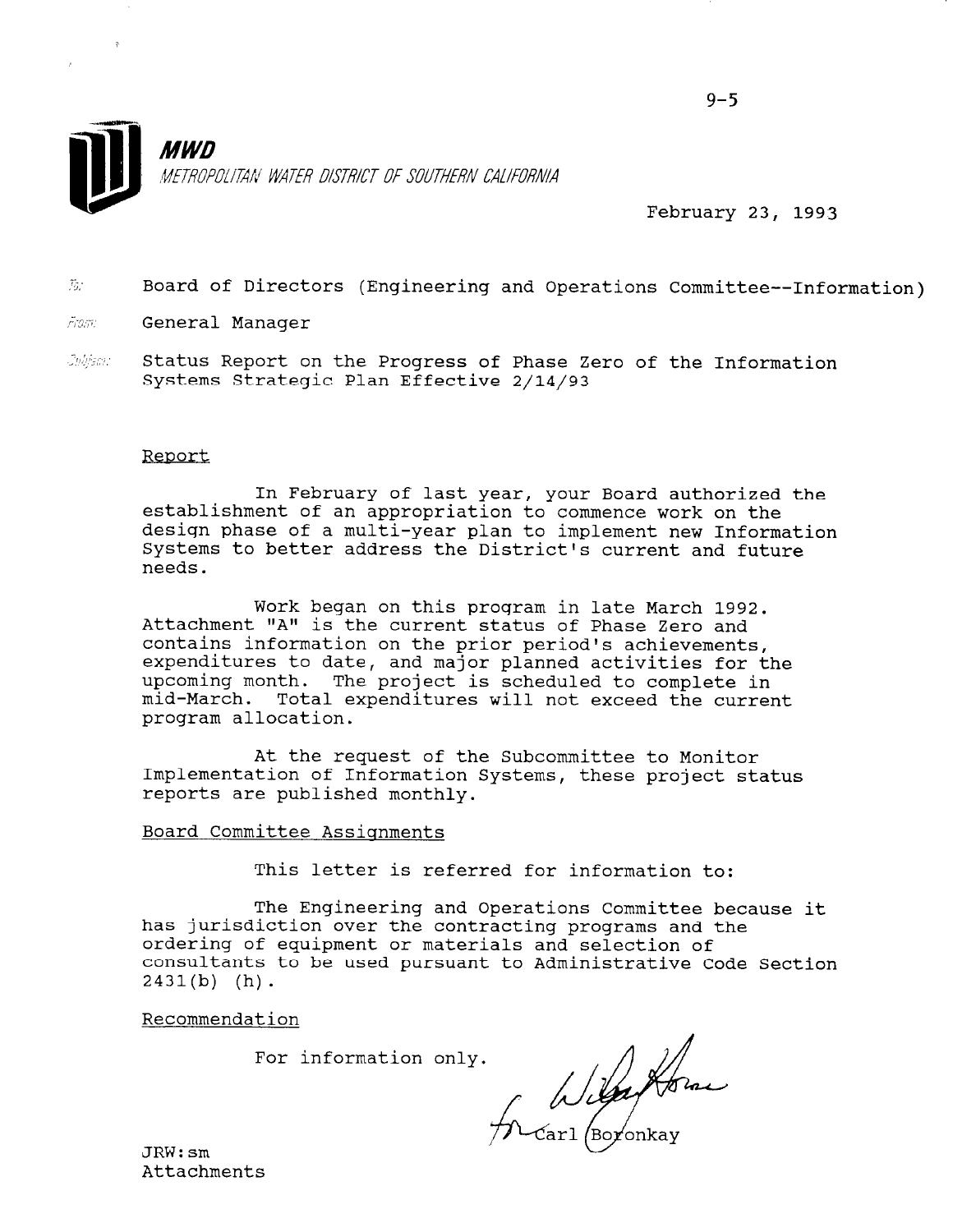## ATTACHMENT "A"

#### Metropolitan Water District

#### Phase 0 Implementation Status Report

#### For the Status Period: February 19,1993

#### I. PROGRESS HIGHLIGHTS IN THIS PERIOD

- Finalist Software Package Vendors evaluations in progress.
- In-depth demonstrations of finalist software packages completed.
- Evaluation of software package implementation effort in progress.
- **•** Hardware requirements of software package packages under evaluation.
- Phase One implementation planning underway.

#### II. MAJOR MILESTONES

#### Completed this period:

• Package Selection finalists in-depth demonstrations completed.

#### In Progress:

#### ACTIVITY 1 - Information Technologv Transformation:

• Complete deliverables and submit to District management for review.

#### ACTIVITY 2 - Architecture:

- $\bullet$  Final draft technical architecture deliverable in progress..
- Package Selection technical platforms (acceptable computer systems for the new application software) are being integrated into the Technical Architecture document.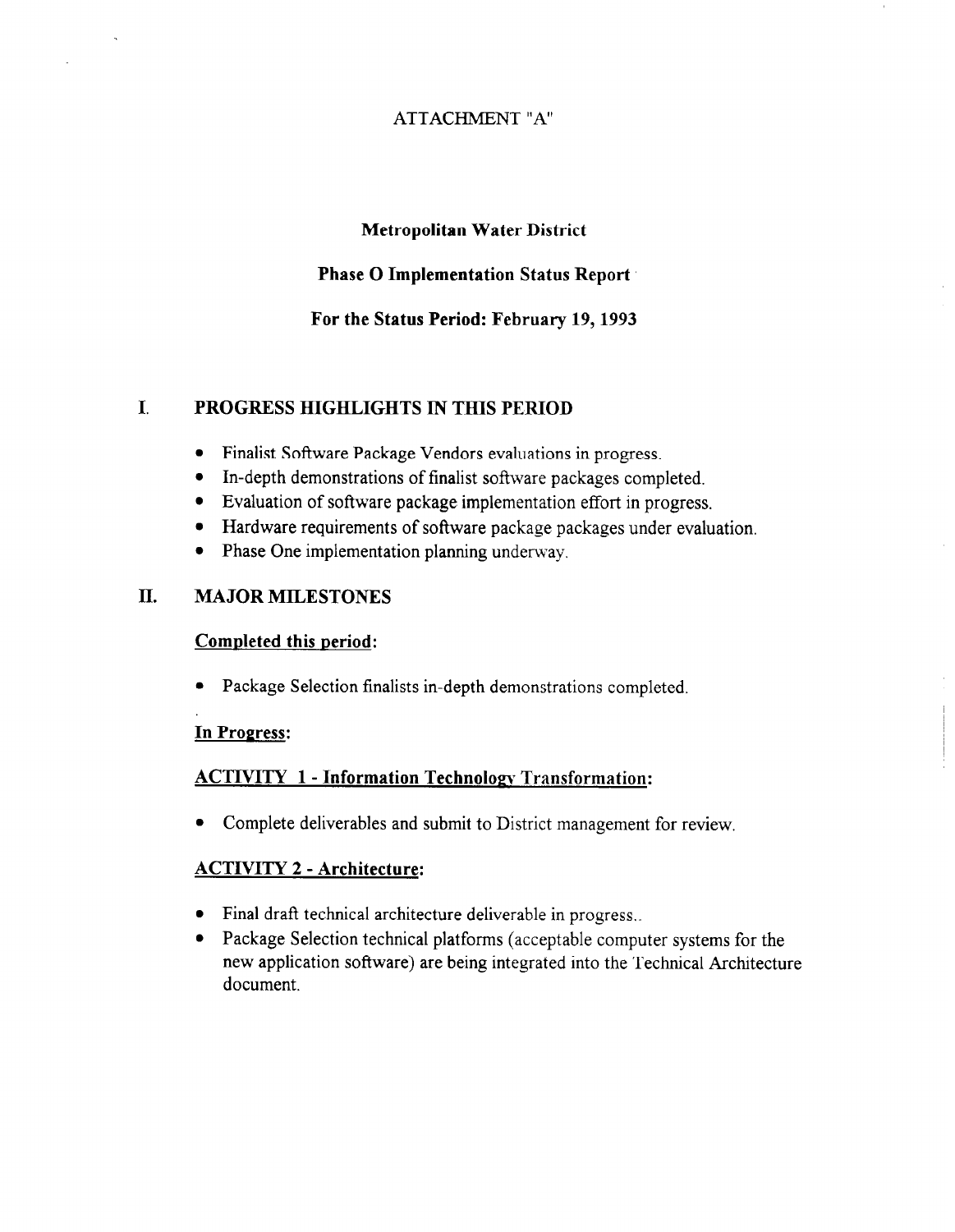# **ACTIVITY 3 - Business Area Requirements**

• Complete Package Selection evaluation, user site visits and reference checks.

#### Systems Development Life Cycle

• Preparing for SDLC Training.

#### Goals for next period:

 $\mathbf{r}$ 

- Information Technology Transformation deliverable completed and accepted.
- Acceptance of the Enterprise Model deliverable.
- System Design deliverable completed and accepted.
- Software Packages selected.
- Phase One Implementation planning nearing completion.

# In. ISSUES AND ACTION ITEMS

Key dates in the current schedule include:

| Finalists Package Vendors selected   | 01/20/93 |
|--------------------------------------|----------|
| Package recommendation               | 02/24/93 |
| Completion of Technical Architecture | 03/05/93 |
| Phase One Implementation Plan        | 03/19/93 |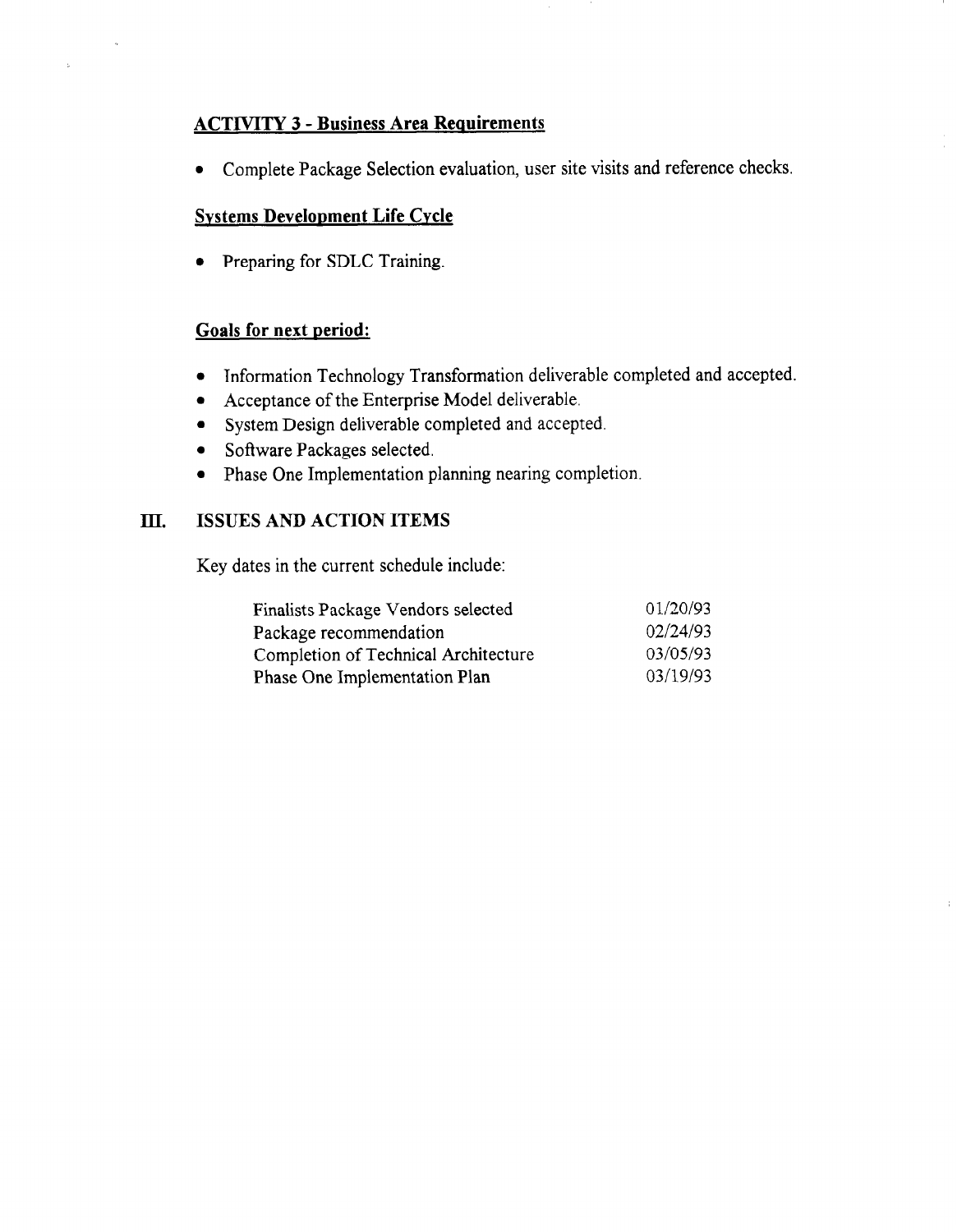# PHASE ZERO PROJECT GLOSSARY

 $\sim 10^{-1}$ 

 $\mathcal{A}^{(1)}$ 

 $\sim$ 

 $\mathcal{F}$ 

| <b>Enterprise Vision</b>                             | In this activity, the Steering Committee developed a senior<br>management view of the priorities for application development.<br>The committee also defined responsibilities for ISD and other<br>divisions in the Application Development process.                             |
|------------------------------------------------------|---------------------------------------------------------------------------------------------------------------------------------------------------------------------------------------------------------------------------------------------------------------------------------|
| <b>Information Technology</b><br>(IT) Transformation | Recommendations developed by the consultant in the areas of:                                                                                                                                                                                                                    |
|                                                      | • Application development standards<br>• Project organization and management<br>• Benefits assessment and costing methods for applications<br>• Roles and responsibilities of ISD and divisions in Application<br>Development                                                   |
| Architecture                                         | Architecture has two components:                                                                                                                                                                                                                                                |
|                                                      | • Development of a model of the District's business functions and<br>the information required to perform those functions.<br>This<br>model's primary use is to determine application boundaries and<br>ensure that information flows easily from one application to<br>another. |
|                                                      | • Recommendations for hardware and software to support the<br>application (e.g., personal<br>business<br>computer<br>types,<br>communications network design, etc.).                                                                                                            |
| <b>Business Area</b>                                 |                                                                                                                                                                                                                                                                                 |
| Requirements                                         | This activity has two phases:                                                                                                                                                                                                                                                   |
|                                                      | • Gathering specific requirements for applications. For example,<br>how do we want our General Ledger account structure to look,<br>what kind of matching criteria do we want in Accounts Payable.                                                                              |
|                                                      | • Selecting application packages from software vendors to meet<br>the requirements. We will do this by canvassing the market<br>with an RFI and then using an RFP to a limited number of<br>vendors.                                                                            |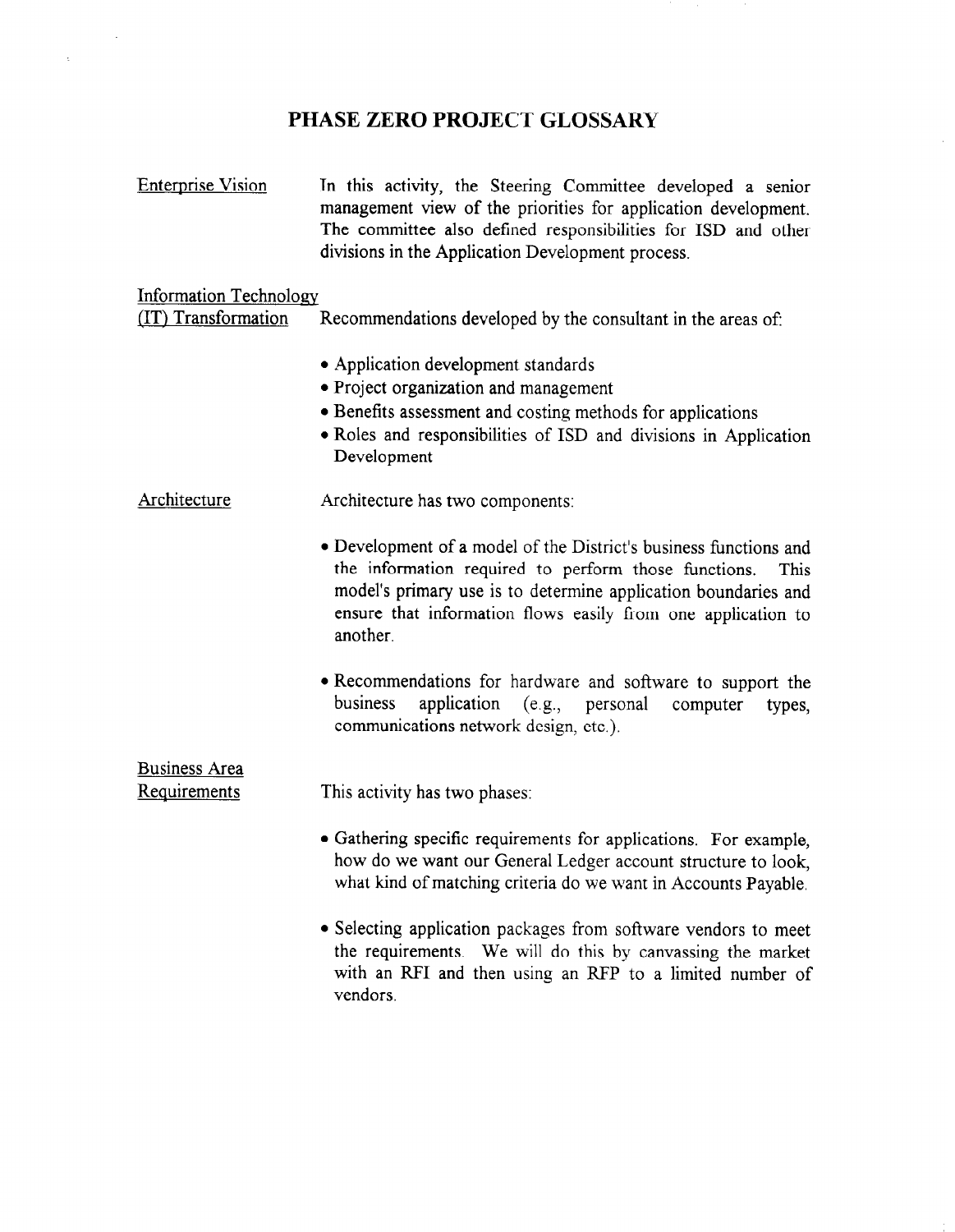Phase One<br>Implementation Plan

 $\hat{\boldsymbol{\gamma}}$ 

Implementation Plan A road map for implementation of the application packages. It would include recommendations for all resources, including outside services, hardware and software to support the application.

 $\mathcal{L}$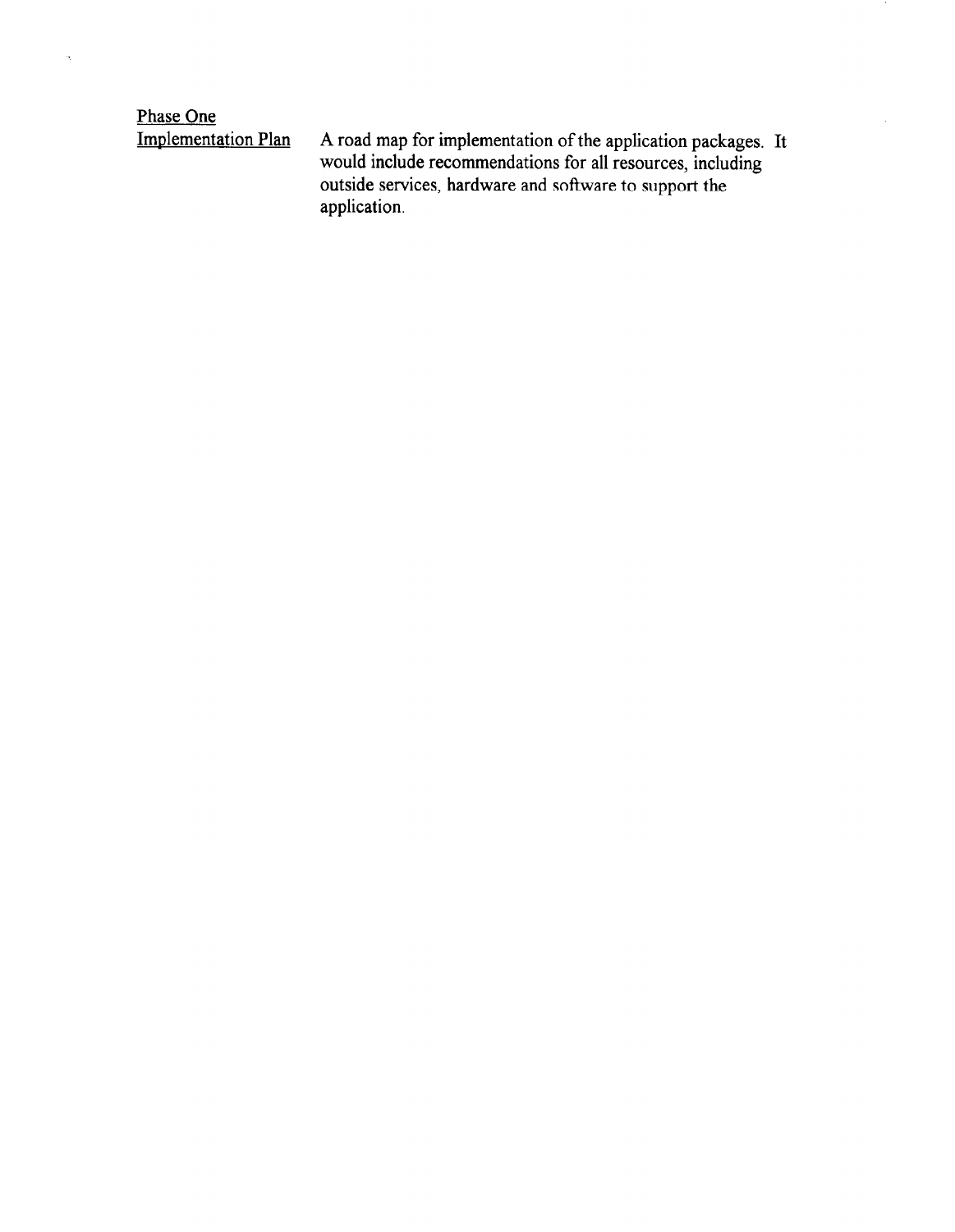#### INFORMATION SYSTEMS STRATEGIC PLAN - PHASE 0

 $\label{eq:2.1} \frac{1}{\sqrt{2}}\int_{0}^{\infty}\frac{1}{\sqrt{2\pi}}\left(\frac{1}{\sqrt{2}}\right)^{2}d\mu_{\rm{eff}}$ 

 $\bar{\alpha}$ 

#### EXPENDITURE REPORT

February 14, 1993

|                        |             | Project          |
|------------------------|-------------|------------------|
| Item                   | Plan        | Reported to Date |
| Labor                  | \$446,860   | \$370,243        |
| Equipment              | 73,800      | 65,419           |
| Software Purchased     | 141,862     | 76,185           |
| Professional Services: |             |                  |
| <b>IBM</b>             | 3,380,000   | 3,380,000        |
| Deloitte & Touche      | 581,000     | 321,043          |
| Gilbreath & Horning    | 330,000     | 321,586          |
| O & M                  | 184,000     | 175,897          |
| Totals                 | \$5,137,522 | \$4,710,373      |